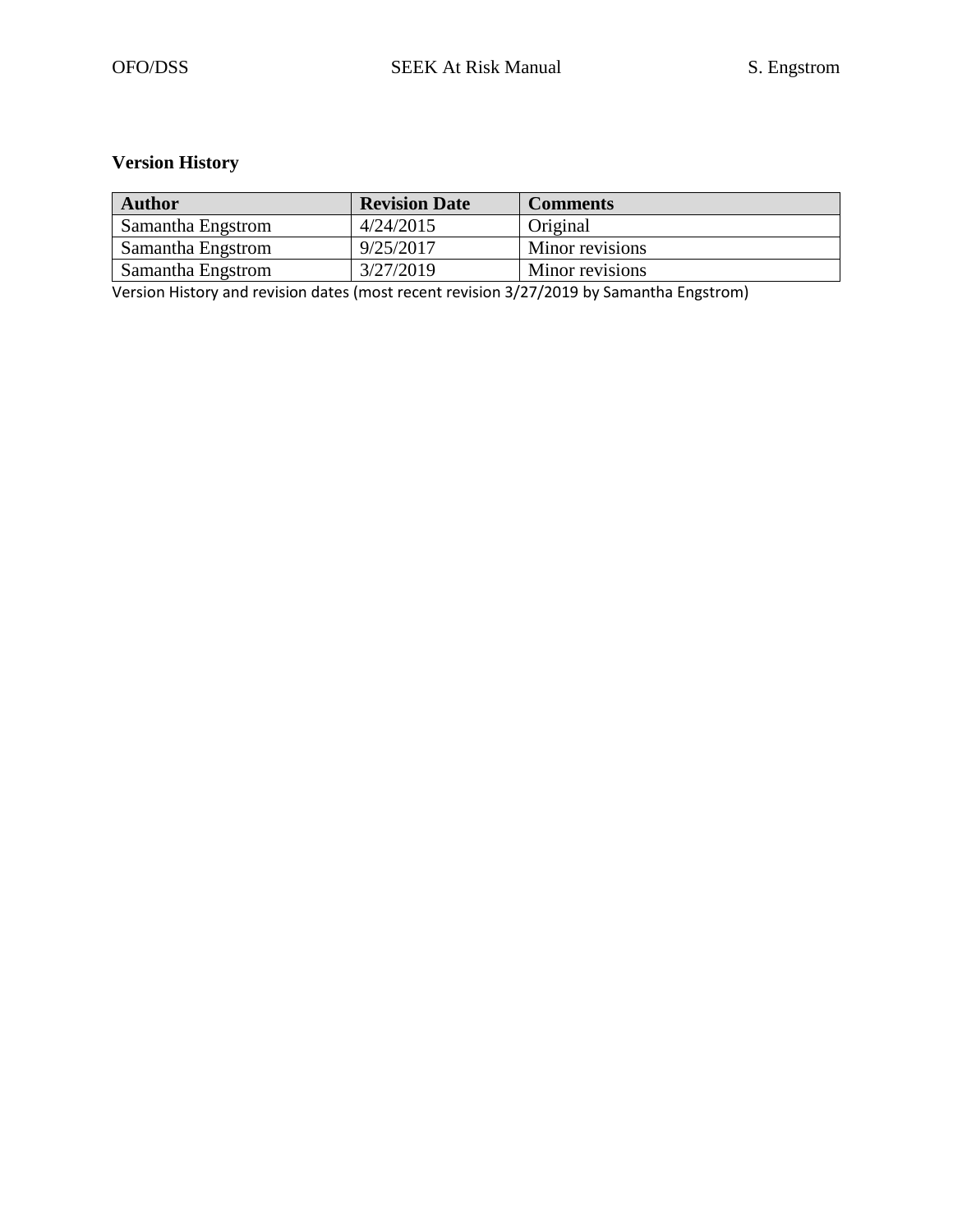# **Table of Contents**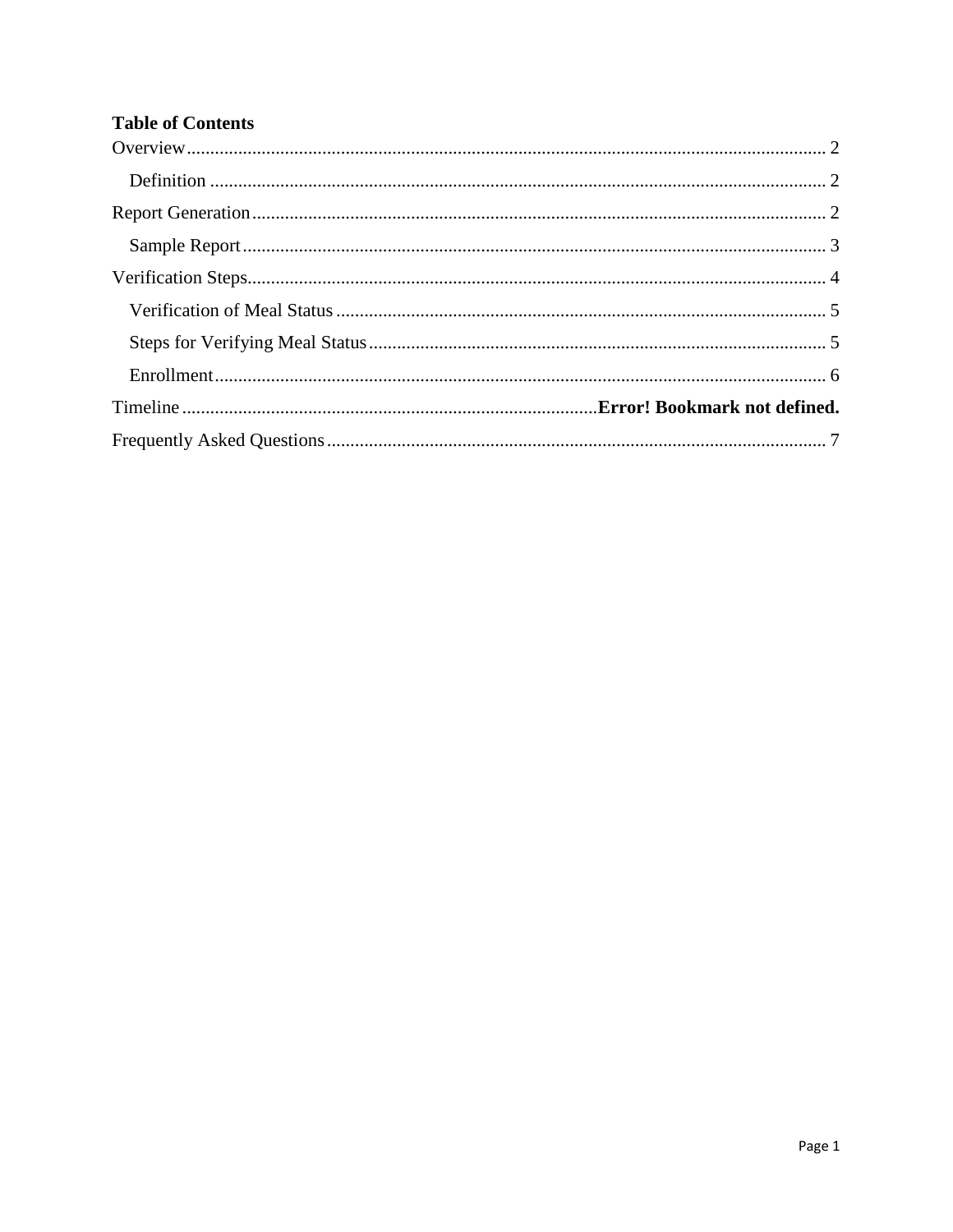## <span id="page-2-0"></span>**Overview**

This manual will provide a brief overview of the SEEK ADM At Risk report for use by school districts. Additional SEEK funding is given to students with a free meal/SES status dependent upon the length of enrollment in the district. Districts retain the responsibility to review the report for completeness and accuracy.

#### <span id="page-2-1"></span>**Definition**

Under state statute a portion of the SEEK funding formula is set aside for students with a free meal/SES status in Infinite Campus. The applicable regulatory citation pertaining to SEEK at risk is 702 KAR 3:270:

- Section 1(1) "At-risk student amount" means 15% of the **per pupil guaranteed base funding amount calculated** pursuant to KRS 157.360 times the sum of the average daily membership of students **approved for free meals the prior fiscal year and the number of state agency children** served pursuant to KRS 158.135.
- Section 2(h) The prior year average daily membership of students approved for free lunch reported through the student information system.

A report has been developed in Infinite Campus to assist districts with reviewing the at risk students. The report displays a list of students who meet **all** of the following criteria:

- Students with an enrollment record in grades K-14 in the current school year;
- Students whose last meal/SES status determined within the current school year on the FRAM meal eligibility module shows a status of "free";
- <span id="page-2-2"></span>• Students who are not marked as "State Exclude" on the enrollment tab.

# **Report Generation**

The report is located under KY State Reporting>KDE Reports>SEEK At Risk ADM. Please see Figure 1 below.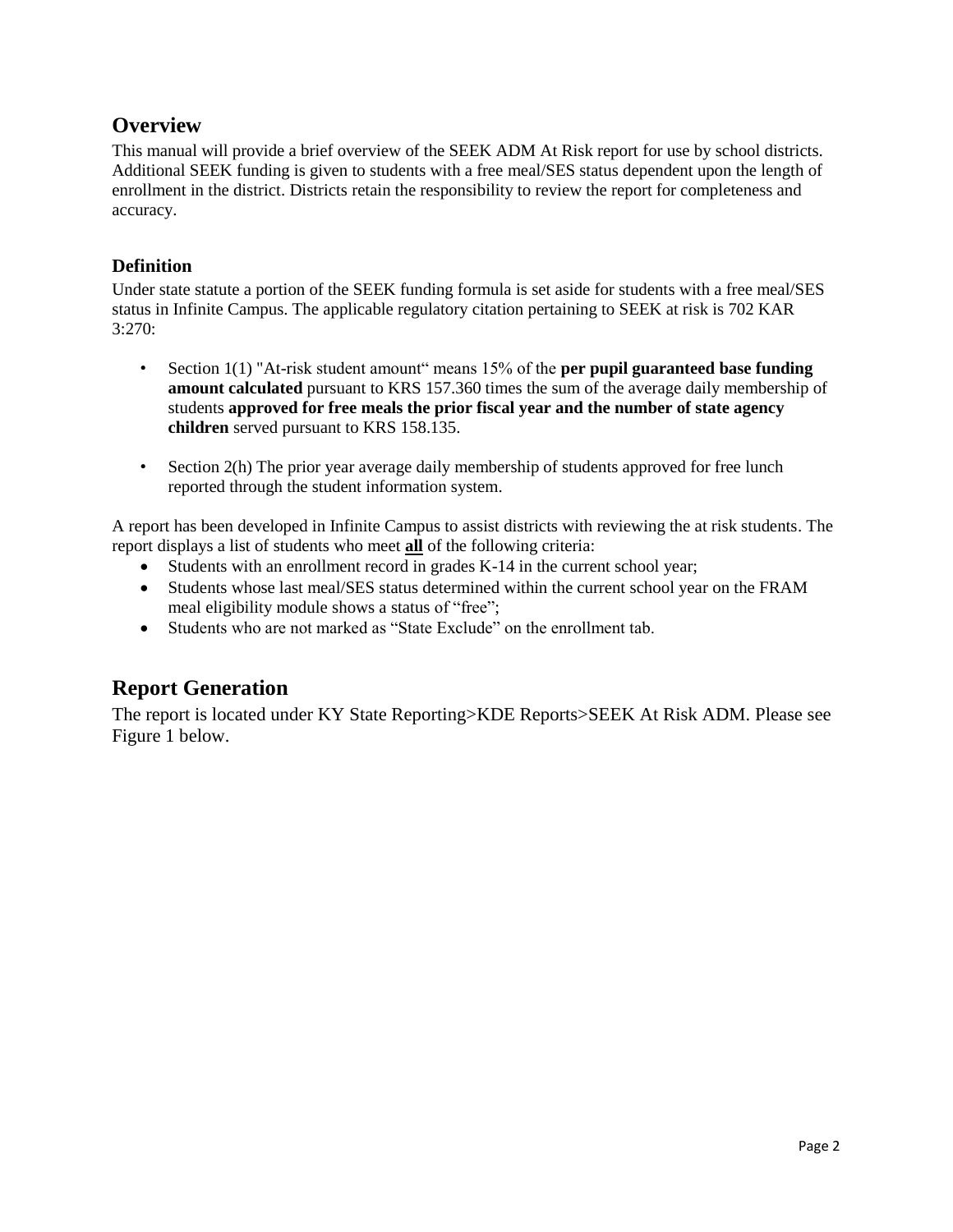| Year 18-19          | School All Schools<br>$\checkmark$                                                                                                         | Calendar   All Calendars<br>$\checkmark$<br>$\check{ }$                                                                                                                                                                                                                                                                                                                                                 |
|---------------------|--------------------------------------------------------------------------------------------------------------------------------------------|---------------------------------------------------------------------------------------------------------------------------------------------------------------------------------------------------------------------------------------------------------------------------------------------------------------------------------------------------------------------------------------------------------|
| Index               | Search                                                                                                                                     | <b>AT Risk Average Daily Membership</b>                                                                                                                                                                                                                                                                                                                                                                 |
| Search Campus Tools |                                                                                                                                            | After you click the Generate Report button, please wait until the job is complete before creating<br>another report. Running multiple reports at the same time could cause system latency issues for your<br>district.                                                                                                                                                                                  |
|                     | <b>UA FOSIEI</b><br>QA Free and Reduced Lun<br><b>QA Homeless</b><br>QA Migrant<br>QA Military Connected<br><b>QA Preschool</b><br>QA SPED | The report will calculate the "Average Daily Membership" of the Low Economic Indicator students from the<br><b>FRAM Eligibility.</b><br>Choose the start date and end date of your choice.<br>For best results choose the first day of attendance and the last school day of the previous month for an<br>accurate count.<br>For End of Year Report, leave dates blank to run for complete school year. |
|                     | <b>QA Student Counts</b><br><b>Restraint or Seclusion Frrd</b><br>Schedule Gap<br><b>School Profile Courses</b>                            | Select a start date<br>Select an ending date<br>(Format: mm/dd/yyyy)<br>(Format: mm/dd/yyyy)                                                                                                                                                                                                                                                                                                            |
|                     | <b>SEEK At Risk ADM</b><br><b>SPED EOY Behavior Data</b>                                                                                   | PDF $\vee$                                                                                                                                                                                                                                                                                                                                                                                              |
|                     | SpEd Evaluation Detail<br><b>SRC District Summary</b>                                                                                      | Generate Report                                                                                                                                                                                                                                                                                                                                                                                         |

Figure 1: SEEK At Risk ADM Report Interface Screenshot

Ensure that you are under "All Schools" in the calendar dropdown list within Campus to obtain the report districtwide. To generate the report for the entire school year leave the start date field and ending date field blank.

The report can be generated in either a PDF or CSV (i.e., Excel) format.

## <span id="page-3-0"></span>**Sample Report**

A few things to note:

- The date the report is generated is in the upper left hand corner (shown here  $4/8/2019$ )
- The report is organized by school within the district.
- The report shows only **FREE** students
- The calculation for SEEK At Risk ADM is Enrolled Instructional Days divided by Instructional Days from Calendar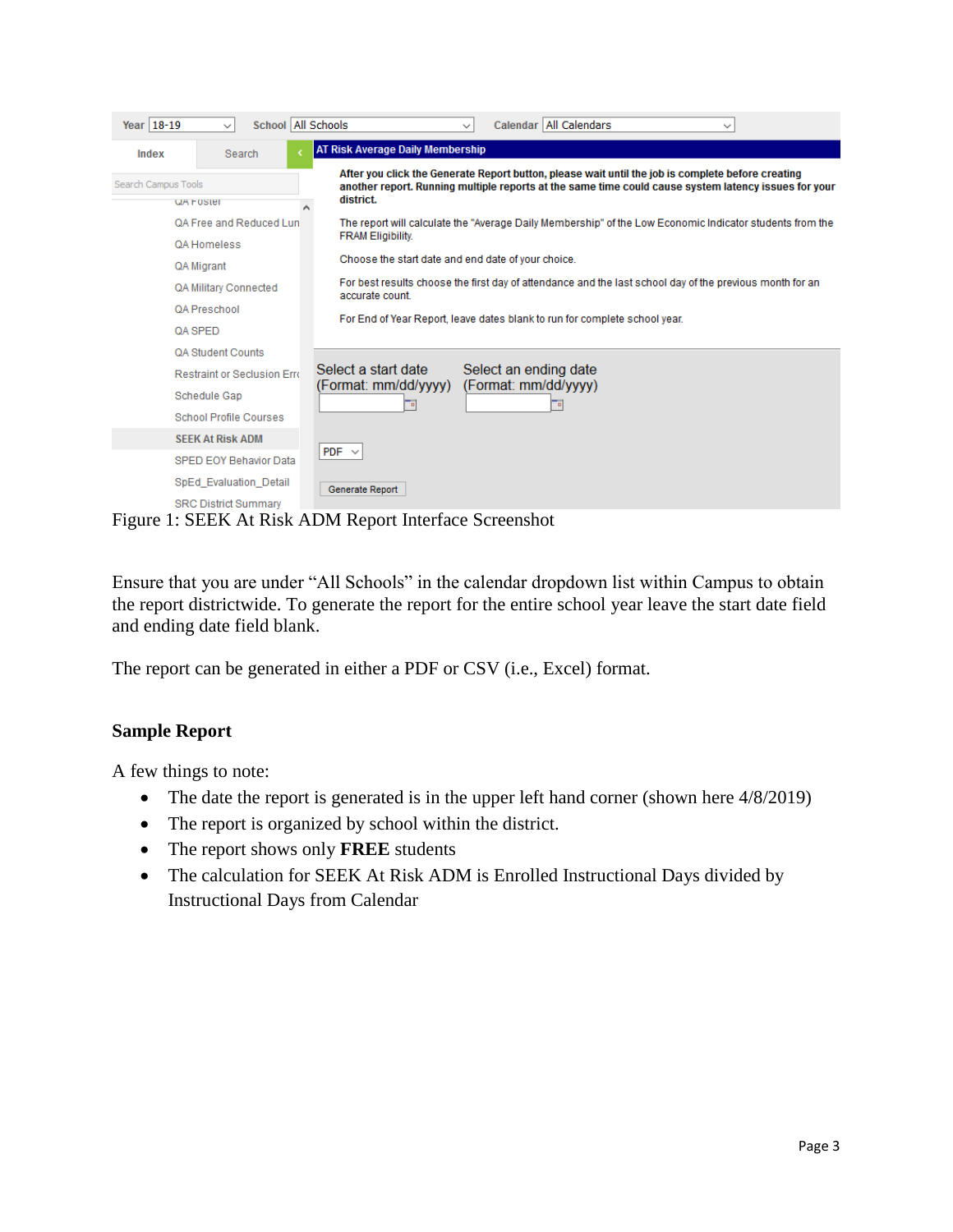4/8/2019

#### Average Daily Membership for \*At Risk Students

#### Date Selection: 8/03/2018 to 6/18/2019

| <b>District Name/</b>                                  | <b>Student</b><br>SSID | <b>Student Name</b> |    | <b>Grade Instructiona Enroll</b><br><b>I</b> Days from<br><b>Calendar</b> | Start<br><b>Date</b> | <b>Enroll</b><br>End<br><b>Date</b> | <b>Enrolled</b><br>Instructiona<br><b>I</b> Days | <b>SEEK</b><br><b>AtRisk</b><br><u>ADM</u> |
|--------------------------------------------------------|------------------------|---------------------|----|---------------------------------------------------------------------------|----------------------|-------------------------------------|--------------------------------------------------|--------------------------------------------|
| <b>Edmonson</b><br><b>County</b>                       |                        |                     |    |                                                                           |                      |                                     |                                                  |                                            |
| <b>School Name</b>                                     |                        |                     |    |                                                                           |                      |                                     |                                                  |                                            |
| <b>Edmonson County 5/6 Center</b>                      |                        |                     |    |                                                                           |                      |                                     |                                                  |                                            |
|                                                        | 2120468148             | Witt, Desiree F     | 02 | 176                                                                       | 8/8/2018             |                                     | 176                                              | 1.000                                      |
|                                                        |                        |                     |    |                                                                           | <b>Grade Total</b>   |                                     |                                                  | 1.000                                      |
|                                                        | 2120430576             | Anderson, Bradley K | 05 | 176                                                                       | 8/8/2018             | 9/7/2018                            | 22                                               | 0.125                                      |
|                                                        | 2120418055             | Anderson, Bryson E  | 05 | 176                                                                       | 8/8/2018             | 8/31/2018                           | 18                                               | 0.102                                      |
|                                                        | 2120417166             | Basham, Lillian A   | 05 | 176                                                                       | 8/8/2018             |                                     | 176                                              | 1.000                                      |
|                                                        | 2120254459             | Beasley, Anthony M  | 05 | 176                                                                       | 8/8/2018             |                                     | 176                                              | 1.000                                      |
| Figure 2: SEEK At Risk ADM Report Screenshot (Details) |                        |                     |    |                                                                           |                      |                                     |                                                  |                                            |

To obtain the total ADM view the final page in the report.

| <b>District Totals:</b>                                                                                                                | <b>Count of Students:</b> | 352 | 309.070 |
|----------------------------------------------------------------------------------------------------------------------------------------|---------------------------|-----|---------|
| If the student was enrollment in multiple schools/grades then each enrollment will be<br>reflected in the school/grade detail records. |                           |     |         |

This report reflects the student ADM for SEEK Funding and does not include any preschool students.

.<br>\* Students with more than one enrollment cannot have a total ADM greater than 1.

#### **Figure 3: SEEK At Risk ADM Report (Summary)**

## <span id="page-4-0"></span>**Verification Steps**

 $\overline{a}$ 

The report is primarily composed of two data elements:

- Student enrollment
- Meal/SES status $<sup>1</sup>$ </sup>

Verifying both fields is important. However, the focus will be on meal/SES status since a record won't appear on the report unless the latest meal/SES record is free – and this is the most common problem that affects the report.

 $<sup>1</sup>$  Meal/SES status will be used interchangeably in this manual. The socioeconomic status (SES)</sup> is used within Community Eligibility Provision districts.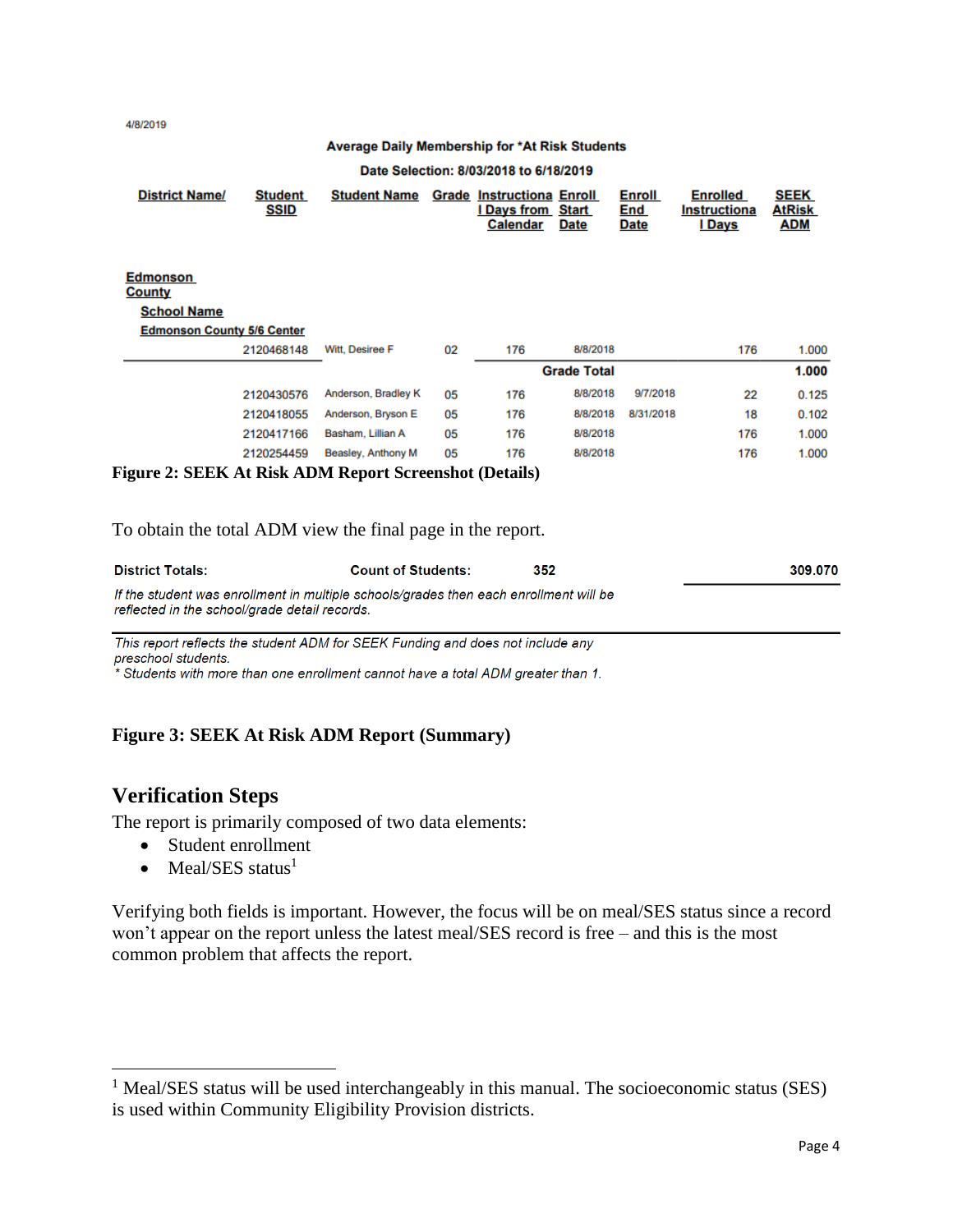## <span id="page-5-0"></span>**Verification of Meal Status**

The default student meal/SES status is "paid". Any other status must be assigned to each student. The source of the meal/SES status that feeds into the SEEK At Risk ADM report varies based on participation in the Community Eligibility Provision (CEP), which provides school breakfast and lunch meals at no charge to students.

The CEP schools collect a socioeconomic status (SES) through a Household Income Form (HIF). The SES status of free/reduced/paid is determined in accordance with the USDA income guidelines. Processing is done within Infinite Campus.

For the non-CEP schools the food service director processes the forms in the point-of-sale (POS) system and then shared with Infinite Campus through a regular data transfer process. Matching on the student is done by state student identifier (SSID). Errors can occur through mismatches on SSID, POS and IC not communicating, problems with the IC data mapping, etc.: districts should check the proper functioning of the data synchronization between the POS and Campus.

|                           |             | <b>Responsible</b> |               | Originating            |
|---------------------------|-------------|--------------------|---------------|------------------------|
| <b>School Designation</b> | Form        | Party              | <b>Status</b> | <b>System</b>          |
| Non-CEP School            | Household   | Food Service       | Meal          | Food Service POS       |
|                           | application | Director           |               | System                 |
| <b>CEP</b> School         | Household   | <b>FRAM</b>        | <b>SES</b>    | <b>Infinite Campus</b> |
|                           | Income Form | Coordinator        |               |                        |
|                           | (HIF)       |                    |               |                        |

## **Non-IC POS Districts – Responsibility for Meal/SES Status**

Districts can take several steps toward verifying the accuracy of the meal/SES status. The steps taken are dependent on the district's level of CEP participation: full, partial or none.

## <span id="page-5-1"></span>**Steps for Verifying Meal Status**

The FRAM Eligibility report in Infinite Campus (FRAM>Reports>Eligibility) displays a student count of meal/SES status by eligibility type.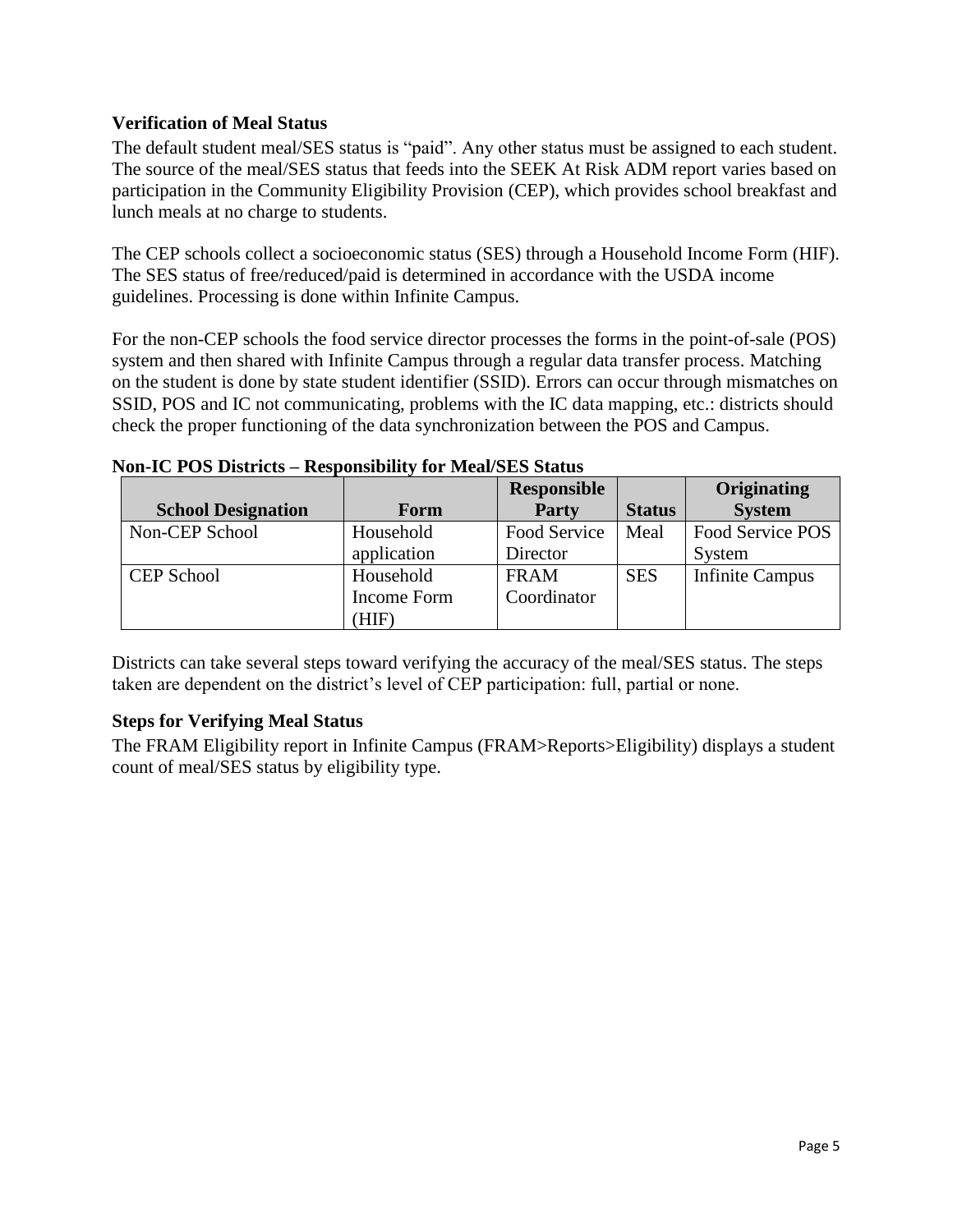## **151 Edmonson County District**

100 Wildcat Way, Brownsville, KY 42210<br>Generated on 04/08/2019 11:12:21 AM Page 1 of 51

#### **Eligibility Report** Day: 04/08/2019 Multiple Grades Selected

Multiple Schools Selected

| <b>Summary for Eligibility Type: Meal</b> |                |                |              |              |  |  |
|-------------------------------------------|----------------|----------------|--------------|--------------|--|--|
| <b>Type</b>                               | Free           | <b>Reduced</b> | Paid         | <b>Total</b> |  |  |
| <b>Direct Source</b>                      |                |                |              |              |  |  |
| Foster                                    | $\overline{2}$ | $\mathbf{0}$   | $\mathbf{0}$ |              |  |  |
| <b>Head Start</b>                         |                | O              |              |              |  |  |
| <b>Homeless</b>                           |                | 0              |              |              |  |  |
| Medicaid                                  | 416            |                |              | 416          |  |  |
| Migrant                                   | $\mathbf{0}$   | $\mathbf{0}$   | O            | 0            |  |  |
| Runaway                                   |                | n              |              |              |  |  |
| <b>FDPIR</b>                              |                | 0              | n            | Ō            |  |  |
| <b>SNAP</b>                               | 551            | o              |              | 551          |  |  |
| <b>TANF</b>                               | 5              | $\mathbf{0}$   | $\mathbf{0}$ | 5            |  |  |
| <b>Non-Direct Source</b>                  |                |                |              |              |  |  |
| Income                                    | 74             | $\mathbf{0}$   | $\Omega$     | 74           |  |  |
| Categorical                               |                | n              |              | 0            |  |  |
| Override                                  |                | $\mathbf{0}$   | O            |              |  |  |
| Runaway                                   |                | n              |              |              |  |  |
| Foster                                    |                | $\Omega$       | n            |              |  |  |
| Migrant                                   |                |                |              |              |  |  |
| <b>Head Start</b>                         |                | $\Omega$       |              |              |  |  |
| <b>RCCI</b>                               |                |                |              |              |  |  |
| <b>Early Childhood</b>                    |                | 0              |              |              |  |  |
| <b>Homeless</b>                           |                |                |              |              |  |  |
| Declined                                  |                | 0              |              |              |  |  |
| <b>Denied</b>                             |                | n              |              |              |  |  |
| <b>Did Not Apply</b>                      |                | $\mathbf{0}$   |              |              |  |  |
| Socioeconomic Status                      |                |                |              |              |  |  |
| <b>Even Start</b>                         |                | $\Omega$       | $\Omega$     |              |  |  |
| Medicaid                                  |                |                |              |              |  |  |
|                                           |                | 0              | o            |              |  |  |
| <b>Total</b>                              | 1051           | 0              | 0            | 1051         |  |  |

**Figure 3: FRAM Eligibility Report Screenshot (Details)**

The following steps should be done for verification of meal/SES status in the district:

- 1. Generate the FRAM Eligibility report (FRAM>Reports>Eligibility).
	- a. Set the following parameters:
		- i. **School Year:** Choose the current year (default)
		- ii. **Summary Type:** Period; enter the first day and last day of school for students
		- iii. **Date:** Must be between the first day and last day of school for students
		- iv. **Eligibility Type:** Meal (include SES as well if you are using IC POS)
		- v. **Eligibility:** Free
		- vi. **Eligibility Certified Type:** All
		- vii. **Grades:** 00-14
		- viii. **Observe State Exclude:** Marked
			- *ix. (Optional)* **– Include Detail:** Marked
			- x. **Show Only Latest Eligibility:** Marked
		- xi. **Calendars**: Choose applicable calendars
	- b. (*Non-CEP Districts/Schools*) Compare the free student counts on the FRAM Eligibility report against your POS system for non-CEP schools, 2) for the CEP schools you can compare the free percentage against the prior year.

#### <span id="page-6-0"></span>**Enrollment**

Districts can spot check enrollments, especially those students who have an ADM less than 1. Ensure that the correct start/end dates are entered.